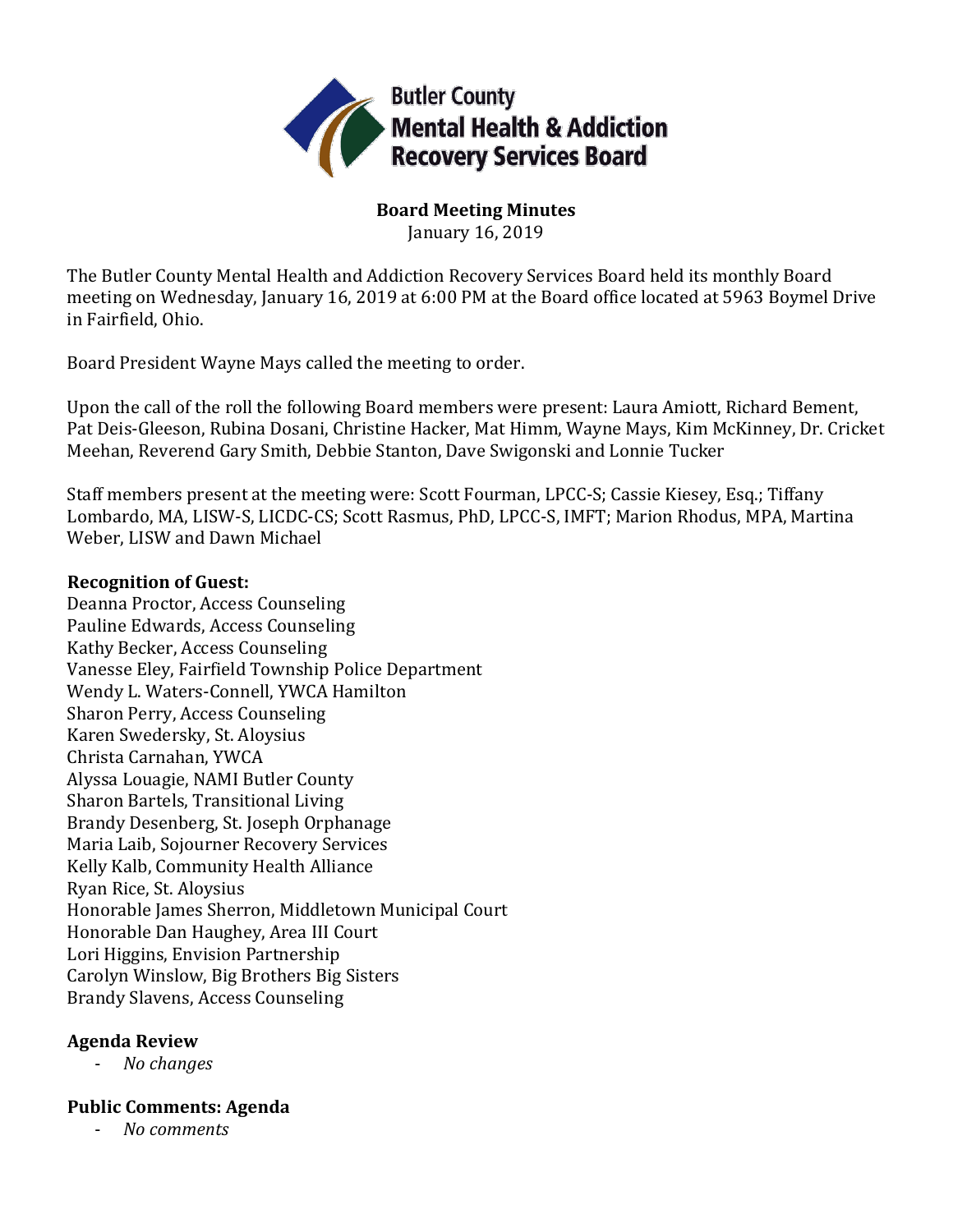#### **1. Presentation**

**a. Mental Health Court Grant Update –** The presentation included a combination of speakers: Kathy Becker with Access Counseling, Officer Vanesse Eley with Fairfield Township Police Department, Judge James Sherron and Judge Dan Haughey who provided the history of their accomplishments and involvement with the Mental Health Court Grant.

#### **2. Board Communications & Announcements**

## **a. Executive Director Report**

#### **i. Board Personnel Update**

Dr. Rasmus shared an update on the Board's personnel indicating that the Board's Nikki Sandor left the Board in December to pursue another position. He shared that the recruiting process for the Director of ADAS and Executive Assistant positions are under way. Tiffany Lombardo has been promoted from Director of ADAS to the Associate Executive Director of ADAS and Martina Weber started with the Board on January  $7<sup>th</sup>$  and is the COAP Coordinator for the Board. Her position focuses on opioid related prevention.

### **ii. ODMHAS Has New Director**

Dr. Rasmus shared that Director Clark left ODMHAS last summer and with her leaving, Dr. Hurst the medical director had filled in temporarily. The new Director for ODMHAS is Lori Cris and starts February 1st.

#### **iii. BH Redesign/Managed Care Carve in Update**

Dr. Rasmus indicated that at the BH Redesign meeting this morning highlighted that are providers are still facing a number of billing issues with the BH Redesign/Managed Care Carve In.

#### **iv. SOR Funding Update**

There is a meeting Friday regarding finalizing the SORS Funding application, since it is due January 25th. One of the projects that is slated to be funded by the SORS funds is a Syringe Exchange Blood Borne Pathogen project that spans Brown, Butler and Clermont counties. We are looking at identifying a project coordinator to expand and enhance these services. We have targeted about \$475,000 over one year's time in this multi-county program and some Butler county only programs.

- **v. Board Needs Assessment & 3 Year Strategic Plan Update 2019-2021** There has been a delay with payment and start up from Brown Consulting, Inc, our Strategic Plan consultant. They are actively working on our plan and it is scheduled to be completed no later than March.
- **vi. News Release: Public Meetings Questions about Blood Borne Infectious Disease Prevention Program (Fairfield, OH)** The new location will be in Fairfield, which is the second site in Butler County. Middletown, OH was the first. There has only been 2 public meetings thus far with 3 people attending. Five total public meetings are scheduled.
- **vii. Senator Rob Portman Visit – January 4, 2019**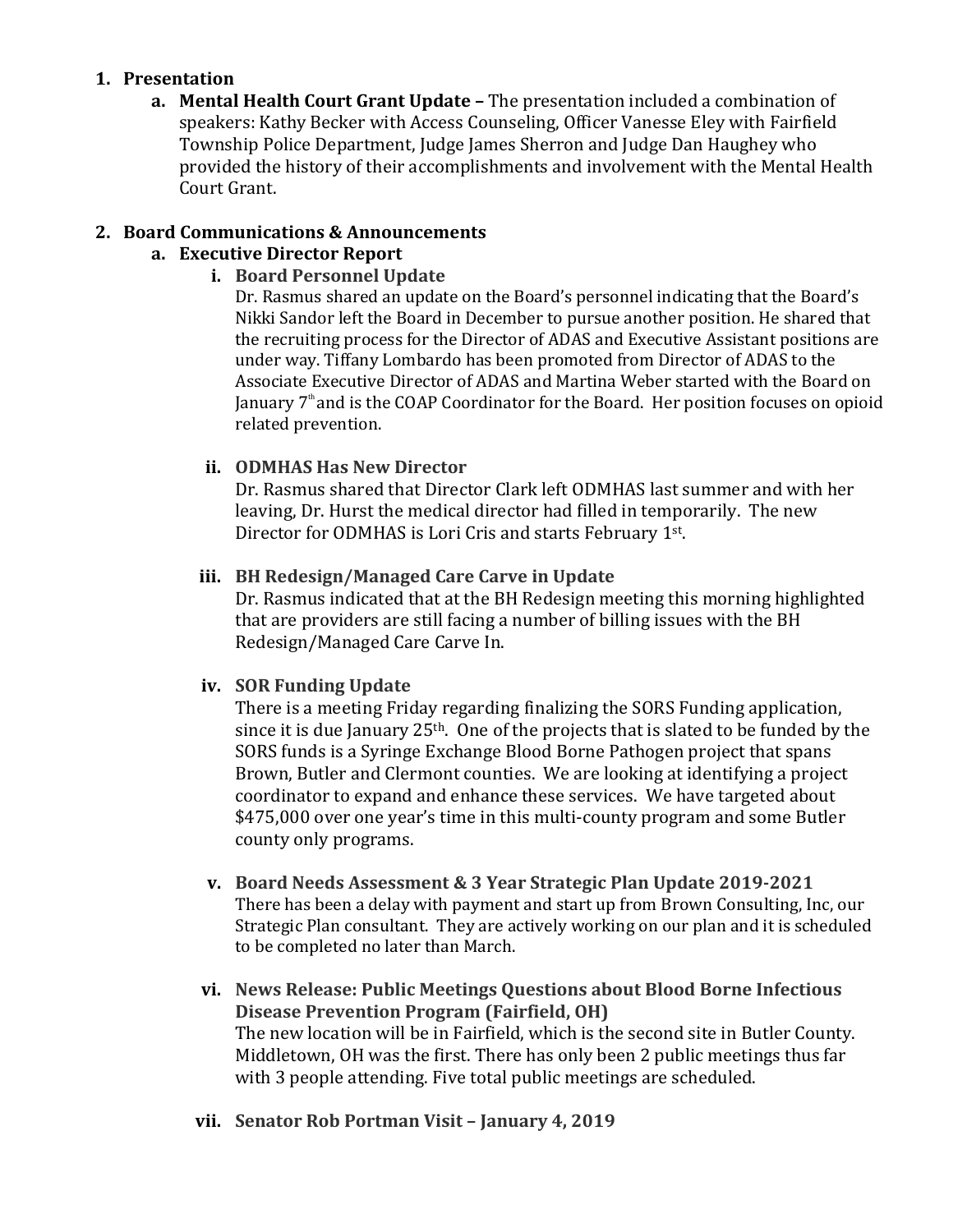Dr. Rasmus shared that the visit took place at the Butler County jail and had some very good discussions with a number of stakeholders including the sheriff's staff, judges, a county commission, Hamilton mayor, the coroner, county health commissioner, Board staff and provider system. All of the providers that received 21st Century CURES funds were able to attend.

## **viii. Dr. Beth Darnall Visit – February 4 & 5**

Dr. Darnall will be presenting a Behavioral Medicine workshop on February 5th at the Board office. She will be offering additional training on February 4th for physicians and hospital staff at Mercy Fairfield Hospital and Fort Hamilton Hospital. Dr. Rasmus is working with ODMHAS to get this training endorsed as an approved training for the Board members.

- **ix. Legislative Day – Tuesday, January 29, 2019** Dr. Rasmus briefly went over the agenda for the day.
- **x. Board Retreat Update – Target April 30, 2019** The Board Retreat is targeted for April  $30<sup>th</sup>$  and will be in the afternoon with Dr. Ben Ogles from Brigham Young University facilitating. He will also be hosting a training in the morning for providers. Dr. Rasmus is working with ODMHAS to get this training endorsed as an approved training for the Board members.

### **xi. Journal News ED Column**

Dr. Rasmus shared that the new editor of the Journal News is Kyle Nagel. It has been petitioned to him for us to have a monthly Behavioral Health column to talk about behavioral health issues and he seems to be very approachable and interested.

**xii. Article: Dr. Oz: The best thing you can do for your mental health in 2019 is free**

*No comments*

**xiii. Oui Yogurt & Positive Affirmations** *No comments*

#### **3. Consent Agenda**

- **a.** November Board meeting minutes
- **b.** November Executive Committee meeting minutes
- **c.** January ARS meeting minutes
- **d.** January MH meeting minutes

*Ms. Dies-Gleeson motioned to approve the items in the consent agenda. Ms. McKinney seconded the motion. The vote carried the motion.*

## **4. Review of Committee Meetings**

**a.** MH Committee

Ms. Hacker gave a brief update to the MH Committee meeting minutes

**b.** ARS Committee Mr. Himm gave a brief update to the ARS Committee meeting minutes

#### **5. New Business**

#### **a. October Financial Report**

Mr. Rhodus provided an overview of the October financial reports. As of October the Board was 33% of the way through the fiscal year with 25% of revenues collected, 31% of administrative costs spent and 25% of expenses paid to providers.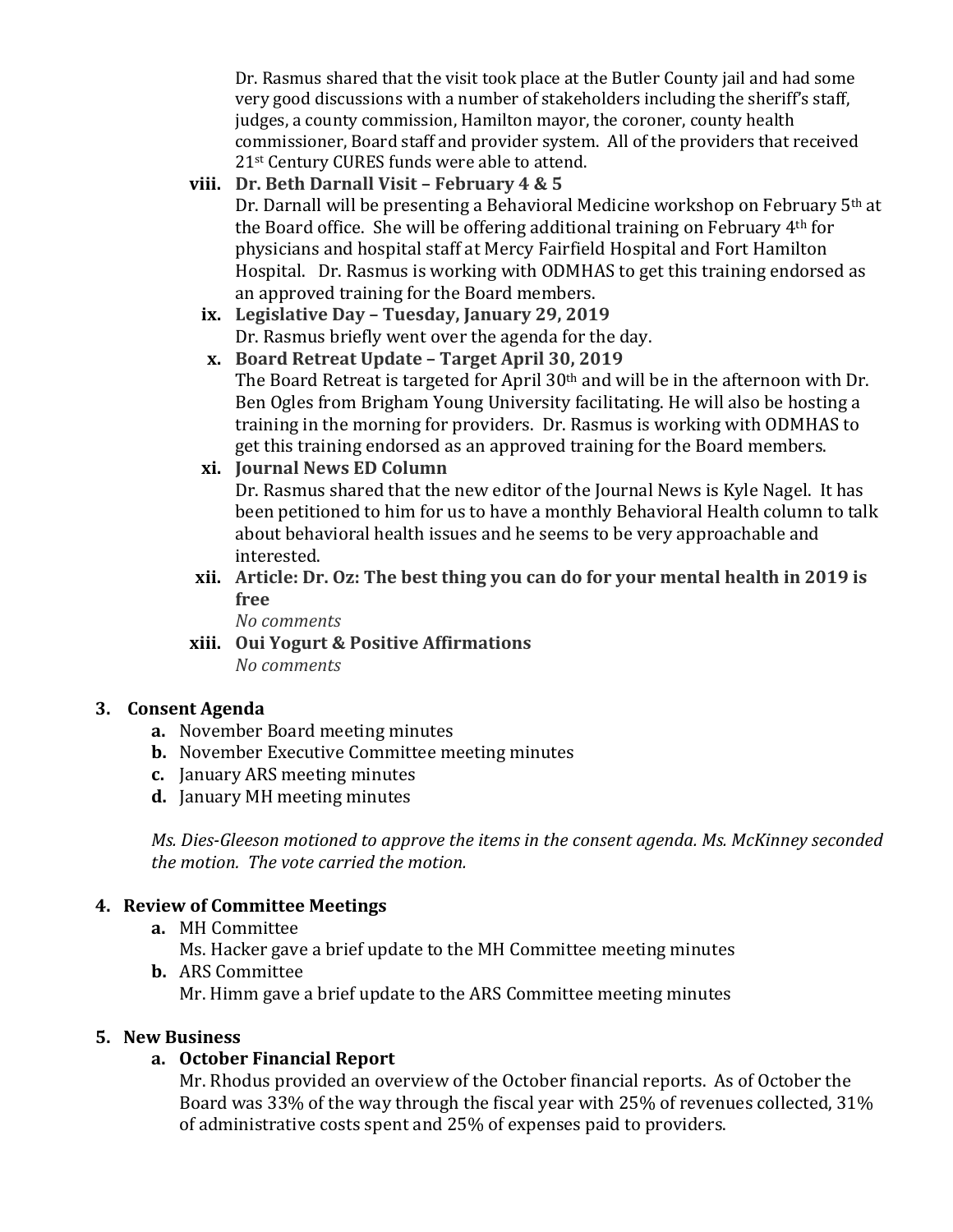*Ms. Hacker motioned to approve the October Financial Reports. Mr. Swigonski seconded the motion. The vote carried the motion.*

## **b. Provider Budget Modifications**

**Access Counseling –** Board supported an increase of \$25,000 and this agency was in compliance with the Board's scorecard.

**Butler Behavioral Health –** Agency requested a reduction in funding of \$40,480 for an FTE decrease for the mobile crisis unit and this agency was in compliance with the Board's scorecard.

**Envision Partnerships -** Board supported an increase by \$65,000 and this agency was in compliance with the Board's scorecard.

**St. Joseph Orphanage** - Agency requested reclassifying budget categories moving \$60,000 from social/recreation to counseling/therapy and this agency was not in compliance with the Board's scorecard.

**Transitional Living –** Board supported an increase of \$65,000 and this agency was not in compliance with the Board's scorecard.

*Ms. Dies-Gleeson motioned to approve the Access Counseling, BBH, Envision Partnerships, St. Joseph Orphanage and TLC budget modifications. Dr. Meehan and Mr. Mays recused themselves from the vote. Mr. Tucker seconded the motion. The vote carried the motion.*

#### **c. Provider's 2018 Audits**

Mr. Rhodus reported that all the providers that submitted audits so far for last fiscal year were considered clean audits. Dr. Rasmus shared that 5 agencies have asked for a 30-day extension and if an audit is not submitted by that time, then the Board funding of these agencies could be discontinued until the audits are submitted.

*Ms. Stanton motioned to approve the Provider's 2018 audits. Ms. Hacker seconded the motion. The voted carried the motion.*

## **d. COAP Grant 2019 Calendar Year**

Mr. Rhodus shared that the COAP Grant would be included next year in the yearly budget approval, but due to county timeline it had to be submitted separately. Ms. Lombardo shared that she is working with Ms. Creech with respect to direct and indirect administrative costs.

*Mr. Himm motioned to approve the COAP Grant for 2019. Dr. Meehan recused herself from the vote. Mr. Tucker seconded the motion. The voted carried the motion.*

## **e. Update COAP Project Coordinator Job Description**

Mr. Rasmus shared that the update to the Board's organizational chart is for the COAP Project Coordinator. This position will now report to the Associate Executive Director of Addiction Services.

*Ms. Amiott motioned to approve the updated COAP Project Coordinator job description. Dr. Meehan recused herself from the vote. Ms. Stanton seconded the motion. The voted carried the motion.*

#### **f. New Executive Assistant's Position Description**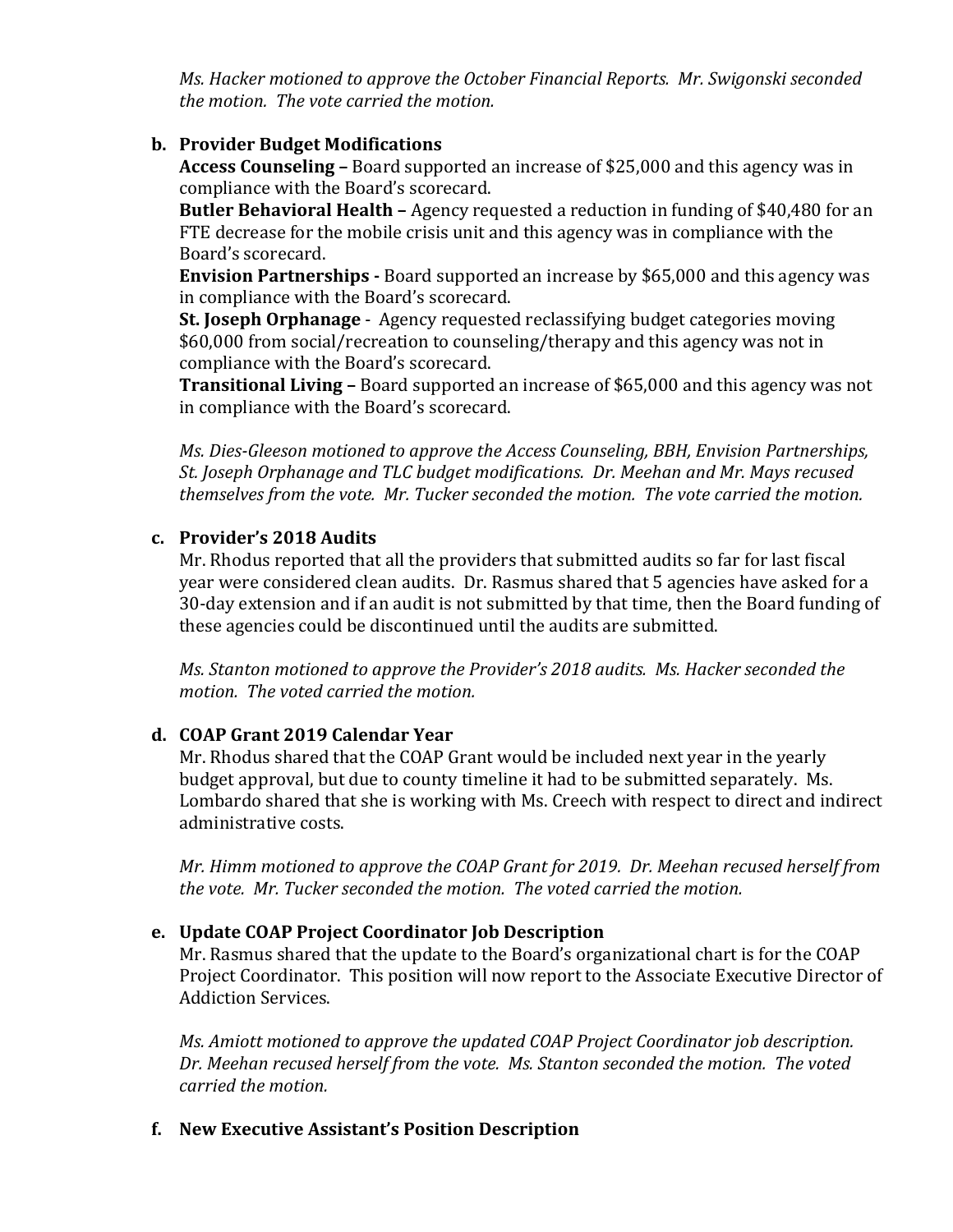Dr. Rasmus indicated that this original position was Special Projects Coordinator/Executive Assistant. It has been restructured to be solely an Executive Assistant's position with some of the additional duties being reassigned to other staff.

*Mr. Himm motioned to approve the new Executive Assistant's position description*[b1]*. Ms. Hacker seconded the motion. The voted carried the motion.*

#### **g. New Executive Assistant's Position Salary Range**

The salary range for this new position is \$43,000 - \$58,000, roughly \$10,000 less than the position prior of Special Projects Coordinator/Executive Assistant. This has been salary point factored comparatively by Jim with Evans & Associates and the new salary range was set.

*Ms. Amiott motioned to approve the new Executive Assistant's position salary range*[b2]. Ms. *Stanton seconded the motion. The voted carried the motion.*

### **h. New Distracted Driver Personnel Policy**

Dr. Rasmus shared that Evans & Associates is our subcontracted HR organization and a new Ohio law is in place, which has required a new personnel policy in our personnel manual for distracted drivers be implemented.

*Ms. Dies-Gleeson motioned to approve the new Distracted Driver Personnel Policy. Ms. Stanton seconded the motion. The voted carried the motion*

### **i. Board Self-Evaluation Review**

Dr. Meehan reviewed the November Board meeting evaluations for Board information & discussion.

**j. State Hospital Report for November and December** Mr. Fourman reviewed the November and December State hospital report.

### **k. North Fair Avenue Property – Sojourner Residential Facility Sprinkler System/Water Damage Repair**

Dr. Rasmus indicated that the sprinkler system failure happened on November 11<sup>th</sup> at the Board's AOD facility housing Sojourner client's and staff at North Fair Avenue, Hamilton, OH. Ms. Creech put together a description of the damages and quotes to submit to the Board's insurance company.

*Mr. Bement motioned to approve the repair to Sojourner Residential Facility located at North Fair Avenue. Mr. Swigonski seconded the motion. The vote carried the motion.*

## **l. Vouchers and Payments Made by Direct Deduction**

Listed were all the voucher approvals and direct deductions for the months of December and January.

*Mr. Tucker motioned to approve the December and January vouchers and payments made by direct deduction. Ms. Stanton seconded the motion. The vote carried the motion*.

#### **6. Guest/Board Comments**